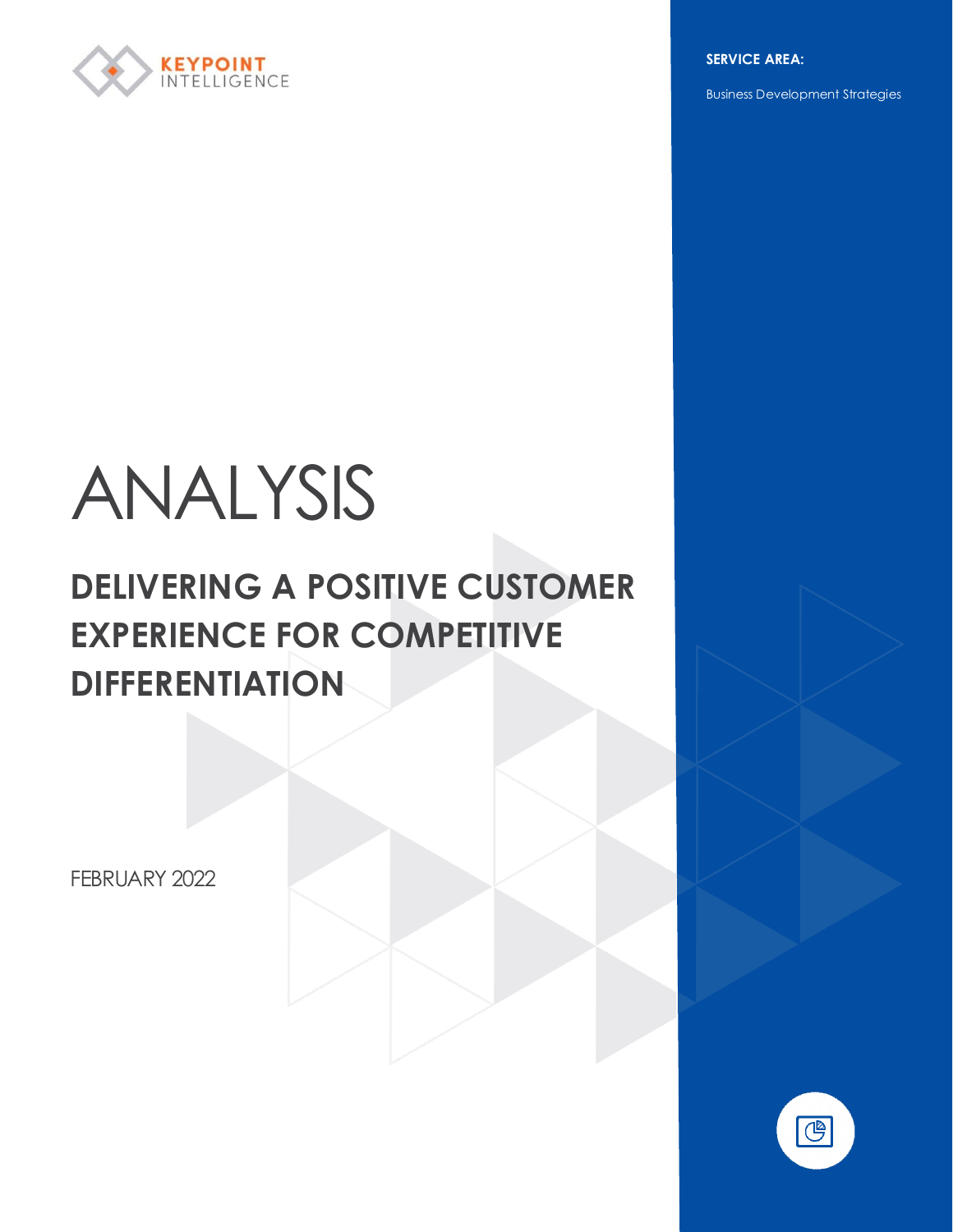### **Table of Contents**

## **List of Figures**

| Figure 2: Most Significant Challenges Associated with Improving Customer Experience  3 |
|----------------------------------------------------------------------------------------|
|                                                                                        |
|                                                                                        |

P1 | © Keypoint Intelligence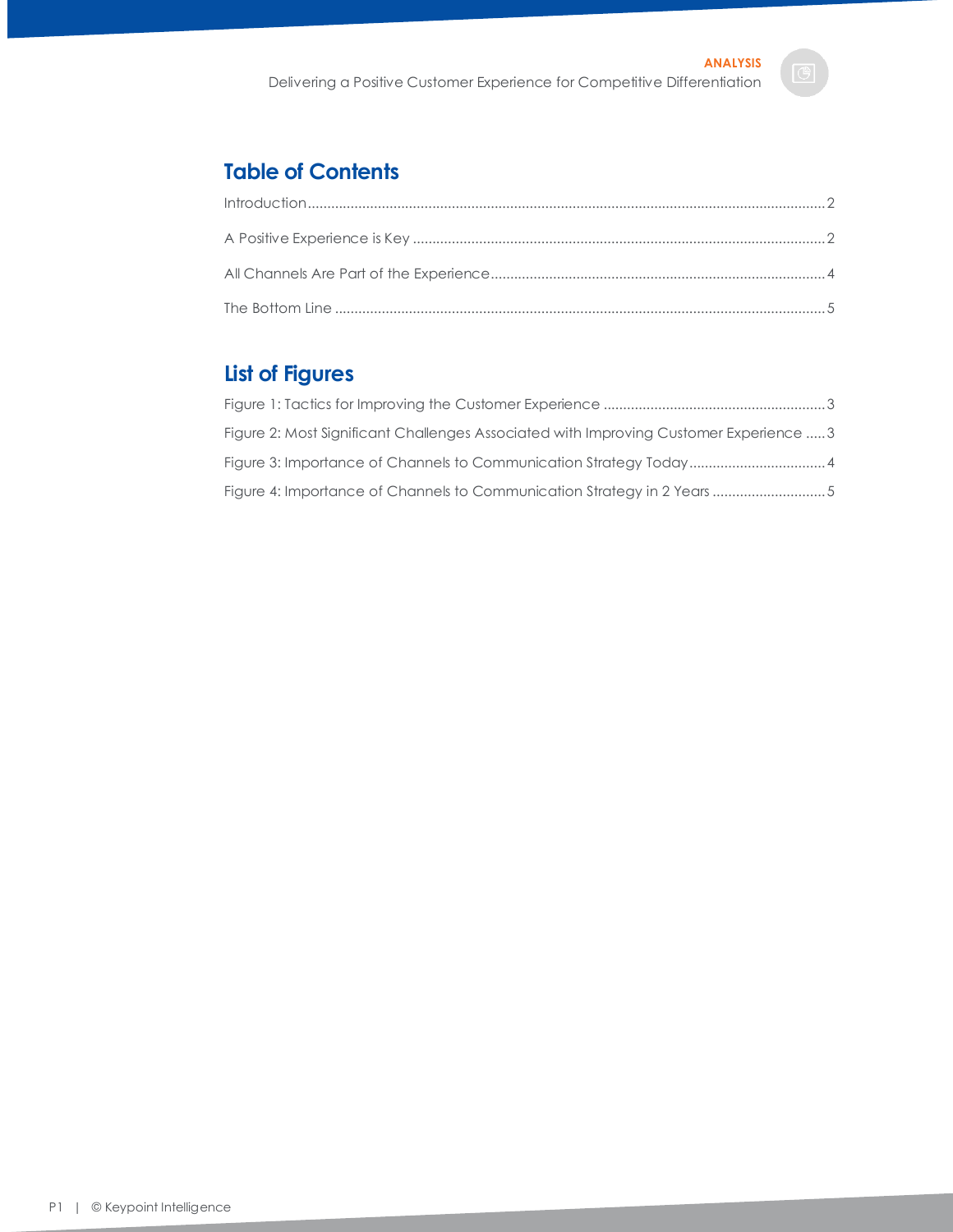#### <span id="page-2-0"></span>**Introduction**

Keeping the customer satisfied through every phase of their journey with a product or brand—also known as maintaining a good customer experience—has been receiving an increased amount of attention in recent years. A positive customer experience is key to business success because happy clients are more likely to become loyal customers who generate repeat business that can improve your revenues.

Everyone knows that the balance of power has shifted. Consumers once had no choice but to rely on brand owners and salespeople to obtain the information they needed, but the wealth of knowledge on the Internet means that today's consumers can—and usually will—seek out this information on their own. As a result, consumers are more informed, discerning, and skeptical than ever before. The customer is in control, and a one-size-fits-all approach to sales and marketing simply won't work with today's savvy consumers.

#### <span id="page-2-1"></span>**A Positive Experience is Key**

Although word of mouth has always been an important factor for consumers during the purchasing decision, it has been given new life in this age of social media and the Internet. Consumers are less trusting of salespeople and marketers than ever before, but they rely heavily on the opinions of their peers… even if those peers are a bunch of strangers on the Internet! Online retail giants like Amazon are loaded with product reviews, and many people will at least consult these reviews when they are making their own purchasing decisions. To put it simply, today's consumers want proof that others who have already purchased the very products they are considering have had a positive experience.

Keypoint Intelligence recently completed a web-based survey of over 350 business respondents in North America (US and Canada). This research offers insight into how enterprises are responding to consumers' evolving preferences on transactional communications and related documents. Of our total respondent pool, 161 enterprises (roughly 44% of the total) considered improving the customer experience to be one of their most important business objectives. Of these enterprises, the most common tactics for improving the customer experience were expanding the mobile offering, improving data hygiene/address validation, and better interacting with customers via social media.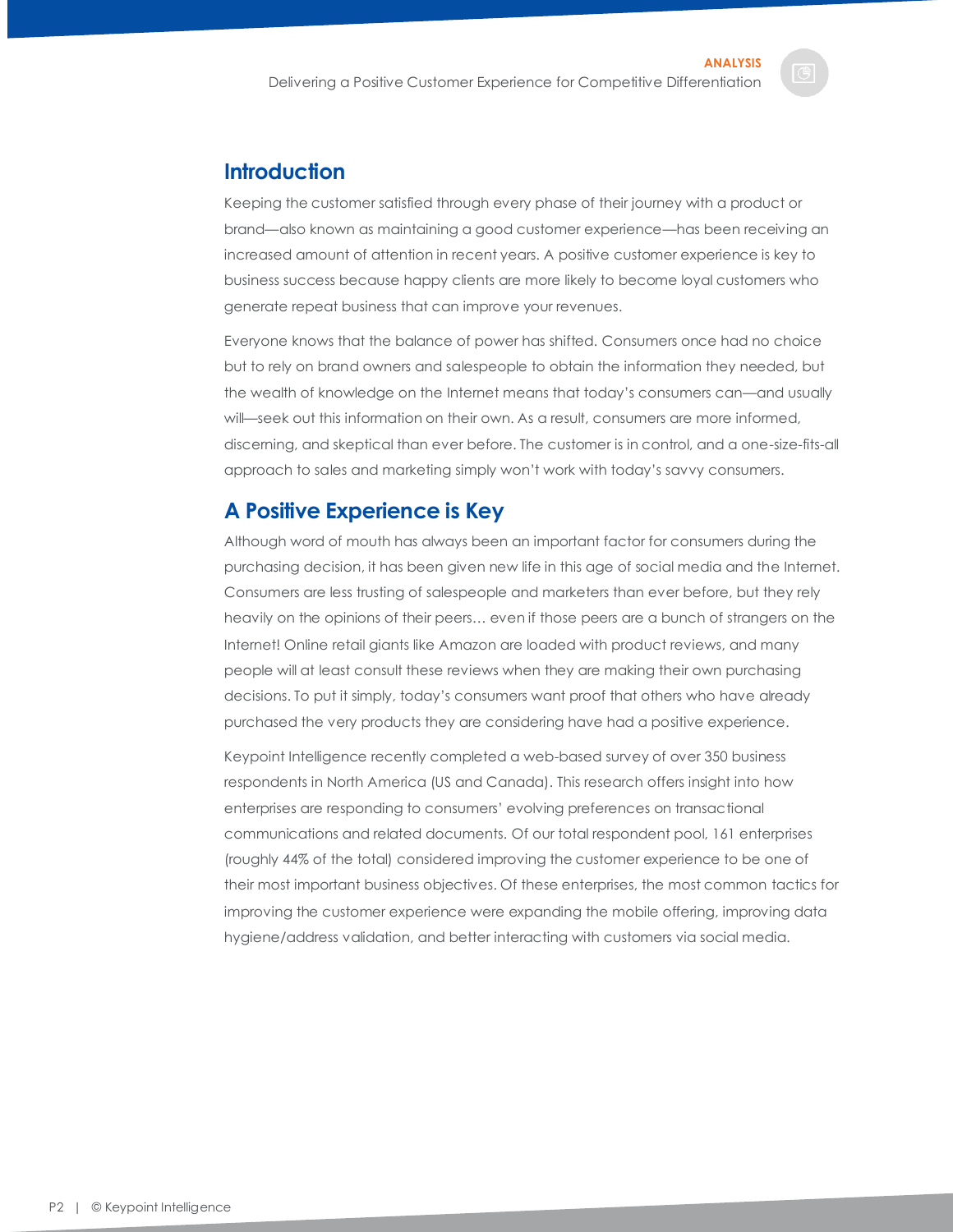#### **Figure 1: Tactics for Improving the Customer Experience**



<span id="page-3-0"></span>*How do you plan to improve the customer experience? (Top Responses)*

N = 161 Enterprises in the US and Canada that consider improving customer experience to be a top business objective<br>Source: *Annual State of Transactional Communications Business Survey*; Keypoint Intelligence 2021

Improving the customer experience sounds simple enough, but it does have its own set of challenges. According to our survey results, the most common challenges were developing an effective strategy, using analytics technology, and managing information across multiple databases.

<span id="page-3-1"></span>**Figure 2: Most Significant Challenges Associated with Improving Customer Experience**



*What is the most significant challenge that your organization faces relative to improving the customer experience?*

N = 161 Enterprises in the US and Canada that consider improving customer experience to be a top business objective<br>Source: *Annual State of Transactional Communications Business Survey*; Keypoint Intelligence 2021

If you don't have the resources to deliver a great customer experience in-house, consider investing in a software solution or partnering with a vendor that can help you offer a positive experience in a seamless yet cost-effective manner. Today's consumers want to be recognized as individuals, so select a software platform or service provider that focuses on the customer experience. Doing so can help you deliver that personal touch and foster the human connection that is so important to a positive experience.

P3 | © Keypoint Intelligence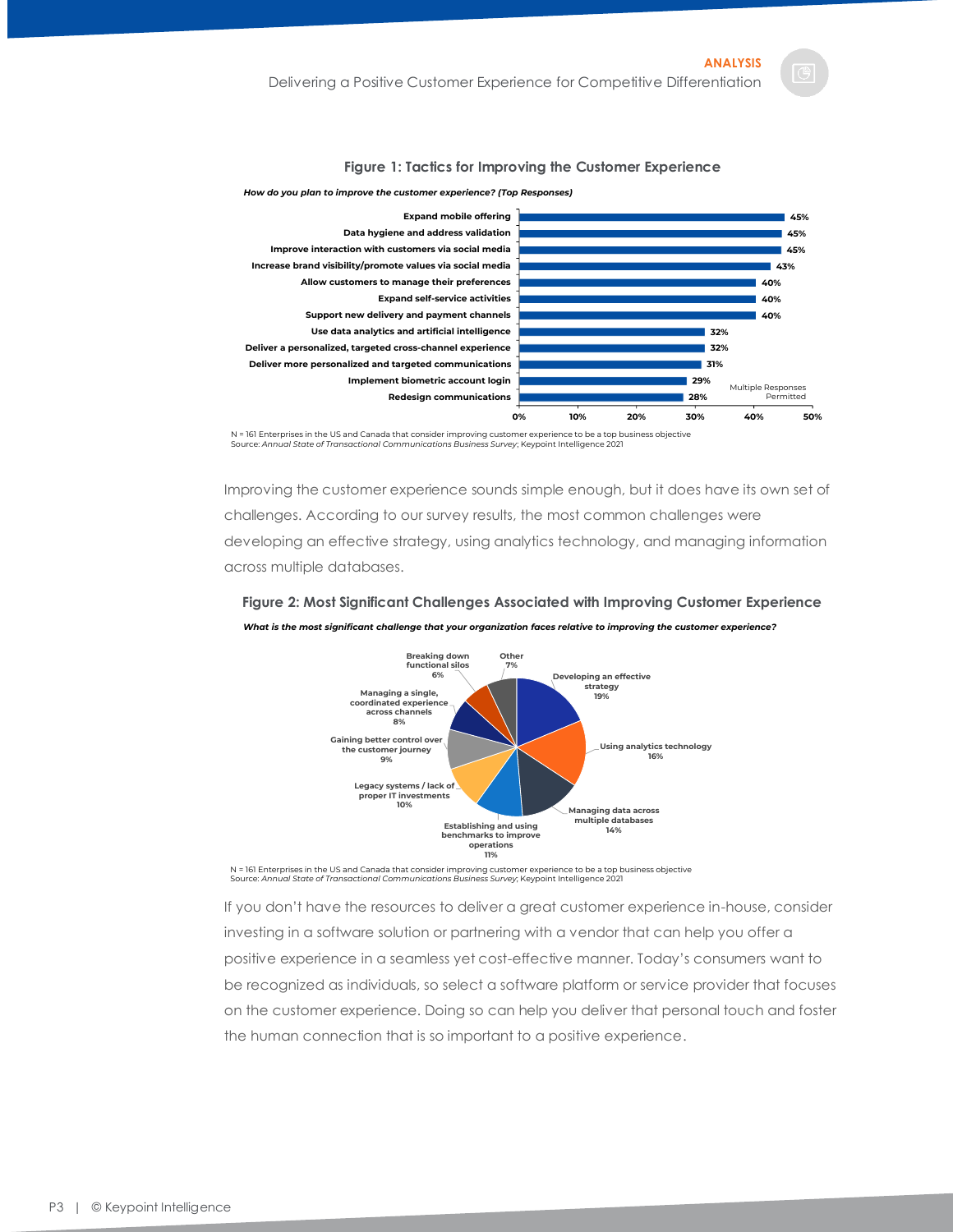#### <span id="page-4-0"></span>**All Channels Are Part of the Experience**

Even in today's increasingly digital world, customers do not necessarily want all of their interactions to be digital. Instead, they want to engage with a company on their own terms (based on convenience or comfort level) and receive a consistently excellent experience across all communication channels. Some customers will welcome a highly digital experience, but others might be confused or frustrated by that same experience.

Implementing an omni-channel communication strategy can deliver many benefits to enterprises and their customers alike. Over the next two years, channels like mobile apps, social media, and personal cloud storage are expected to increase the most in terms of importance. That being said, even the more traditional channels like printed direct mail are expected to remain moderately or extremely important to most respondents over the next two years. This underscores the persistent need for an omni-channel communication strategy that reaches consumers regardless of device, personal preferences, or physical location.

<span id="page-4-1"></span>



N = 364 Total Enterprises in the US and Canada

Source: *Annual State of Transactional Communications Business Survey*; Keypoint Intelligence 2021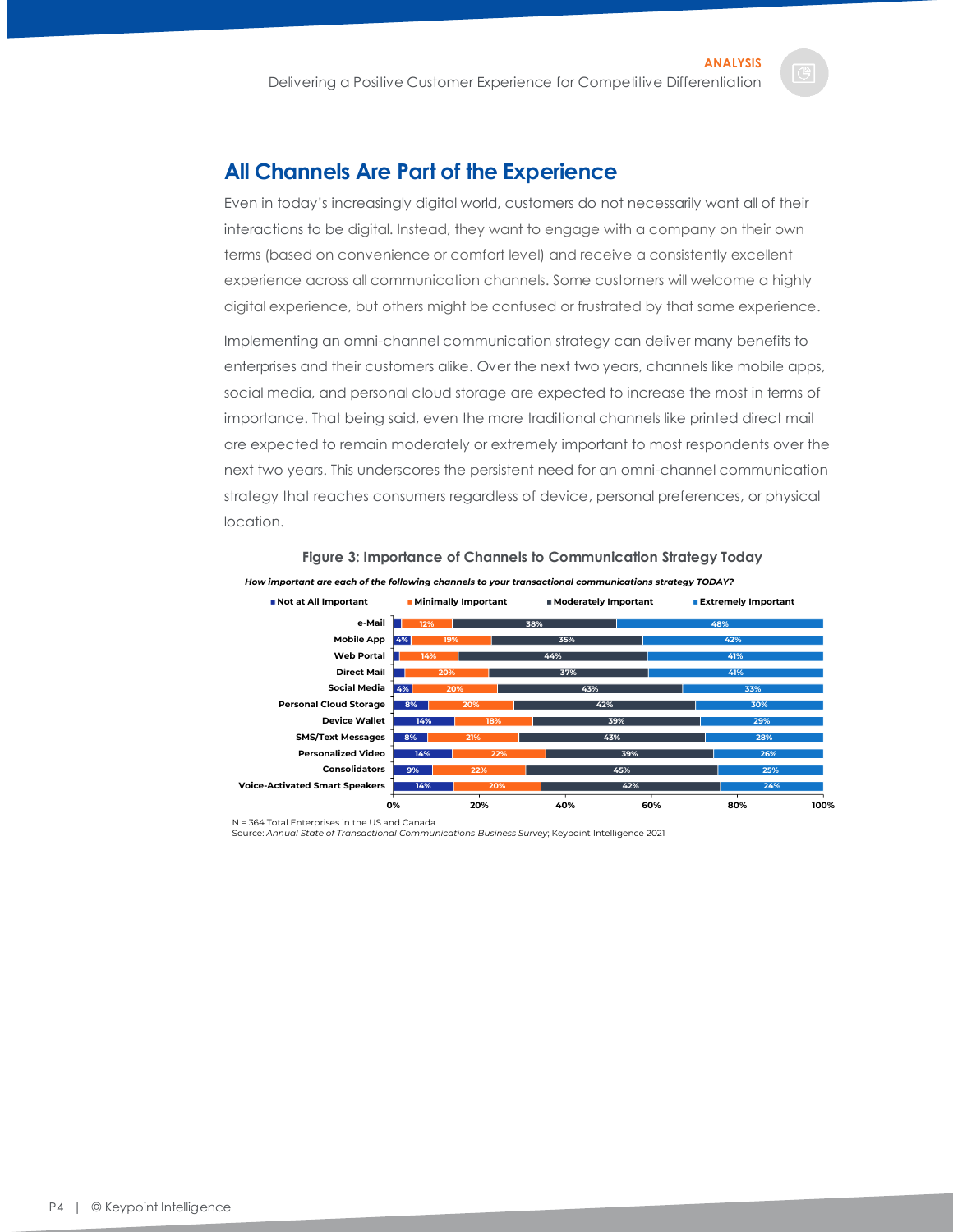<span id="page-5-1"></span>

**Figure 4: Importance of Channels to Communication Strategy in 2 Years**

Source: *Annual State of Transactional Communications Business Survey*; Keypoint Intelligence 2021

It is clear that developing a seamless and comprehensive omni-channel communications strategy is a must in today's market. Getting started may seem overwhelming as many firms simply don't have the resources to design customer journeys, optimize their communications for various channels, and deliver everything security while still adhering to strict regulations. The right partner can alleviate some of this burden while also providing the expert guidance that organizations need to succeed.

#### <span id="page-5-0"></span>**The Bottom Line**

Modern consumers have come to expect a consistent and positive experience, and enterprises must deliver on these expectations to remain competitive. In today's increasingly digital reality, communication strategies must also shift. Enterprises must concentrate on improving the customer experience with superior interaction. Even so, simply committing to a digital communication strategy is not enough. Enterprises need to deliver a transformative customer experience that embraces an omni-channel experience. This can help establish solid relationships, increase loyalty, and ultimately drive revenues.